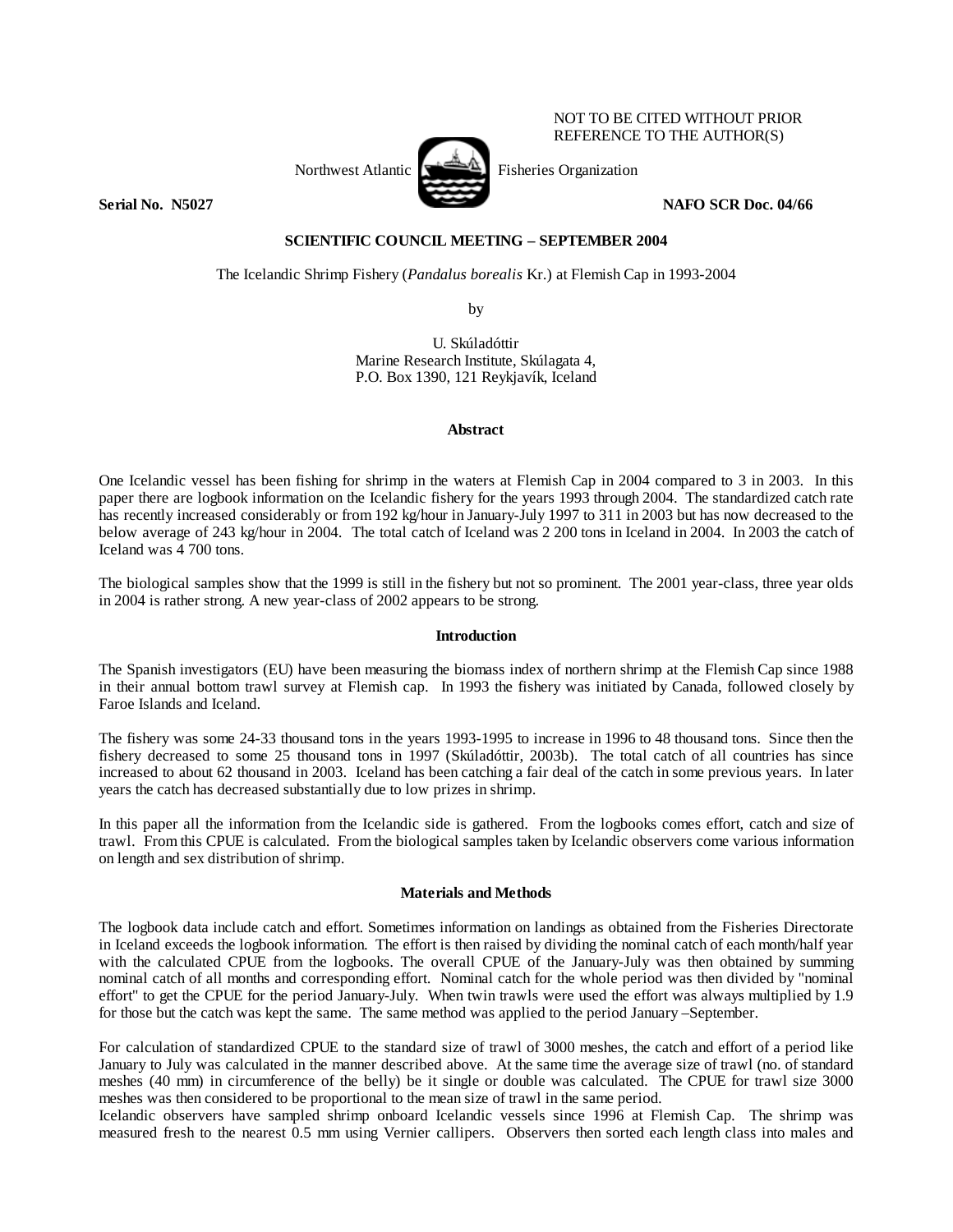females using the method of Rasmussen (1953) and the females further into primiparous and multiparous using the sternal spine criterion of McCrary (1971). In 2004 the coverage of observers is only 50% but samples for the periods with no observers will be provided to the Marine Research Institute, Reykjavík.

#### **Catch and Effort data**

In 2003 the fishery was carried out since January. The catch in 2003 so far is 2 196 tons (Table 1). Iceland increased the total allowable catch (TAC) for Icelandic vessels from 6 800 tons in 1999, to about 10 000 tons for years 2000 to 2002 and to 13 500 for year 2003. In spite of this high TAC the total catch was only 5 300 tons in year 2001, 5 700 tons in 2002 and 4 700 tons in 2003 (Skúladóttir, 2003a). This lack of interest is mainly caused by high cost of fuel associated with low price of shrimp.

The mean CPUE per year is presented in Table 2. The periods are on one hand January through July which are comparable at the September meeting for all years and January through September which are suitable for the October/November meeting. Looking at the CPUE there is a need for standardization as one can see the size of trawl has been changing gradually from 2 800 meshes trawl to now the high 4 500 meshes. The unstandardized CPUE is shown in the Table and these give the wrong impression that CPUE is very high in 2004, namely 309 kg/hour. This is not so although the standardized CPUE at 3000 meshes is 243 kg/hour and much higher than the values of 1997 of 192 kg/hour. The standardized CPUE for the period January-July was second highest last year, namely 311 kg/hour. Compared to and average standardized CPUE for the whole series of 272 for January through July, this is below average and similar to the kg/ hour of the years 1999 and 2000 when 43 and 50 thousand tons of shrimp were caught respectively on the Flemish Cap.

The average size of gear used was about 3000 meshes in most years, but increased to about 3500 meshes in the years 1999 to 2001 and to 4 460 meshes in 2004. The trawl size in year 2004 is by far the largest. At the same time the use of twin trawls has increased in 1998 from a little less than 60% in 1995-1997 to about 67%- 92% in the years 2000-2004.

#### **Length frequencies and age groups**

The length frequency distributions (lfd.) of Icelandic samples from 2002 through 2004 are shown by months in Fig. 1-3. The 1999 year-class is very prominent in years 2002 and 2003 (Fig. 1 and 2). In 2002 a peak about 17 mm in early 2002 growing to about 20 mm towards the end of the year (Skúladóttir, 2003a). In early year 2003 the peak of about 21-22 represents this year-class. The 1999 year-class is still in the fishery but not so prominent in 2004. The 2000 year-class appears to be slack and although seen late in 2002. It seems to combine with the peak of the 1999 year-class in 2003. The 2001 year-class is noticeable in the lfds of November 2002 at size 14 mm and again in April 2003 at about 15 mm, growing to 17 mm in the end of year 2003. In 2004 this year-class is still the most prominent one as a three year-old around the size 17 mm. It is noticeable that the 2002 year-class appears to be strong as it already appears as one year old (12-13 mm) in the months October through December 2003 and in 2004 the 2002 year-class is coming more and more into the picture.

### **By-catch**

No by-catch ahs been analysed for year 2003 as yet**.** The by-catch was about 0.3% in the years 2002 and 2003, 0.9% in 2000 and 0.8% in 2001 as compared to 0.8% of the shrimp catch in 1999 and 1998, 1.8% in 1997 and 3% in 1996 (Skúladóttir, 1998). Most of this was redfish or 0.7-0.8% in the years 1999 to 2002. Other species were wolffish, Greenland halibut and American plaice. Cod was seen for the first time in April 1999, but has not been seen since.

#### **References**

- McCrary, J.A. 1971. Sternal spines as a characteristic for differentiating between females of some Pandalidae*. J. Fish. Res. Board Can*., **28**: 98-100.
- Rasmussen. B. 1953. On the geographical variation in growth and sexual development of the deep sea prawn (*Pandalus borealis* Kr.). *Norweg. Fish. and Mar. Invest. Rep*., **10** (3): 1-160.
- Skúladóttir, U. 2003. An update of the Icelandic shrimp fishery (*Pandalus borealis* Kr.) at the Flemish Cap in 1993- 2003. NAFO SCR Doc. 03/83, Serial No. N4925, 20 p.
- Skúladóttir, U. 2003. An update of the Assessment of the International Fishery for shrimp (*Pandalus borealis*) in Division 3M at (Flemish Cap), in 1993-2003. NAFO SCR Doc. 03/ , Serial No. N4933, 13 p.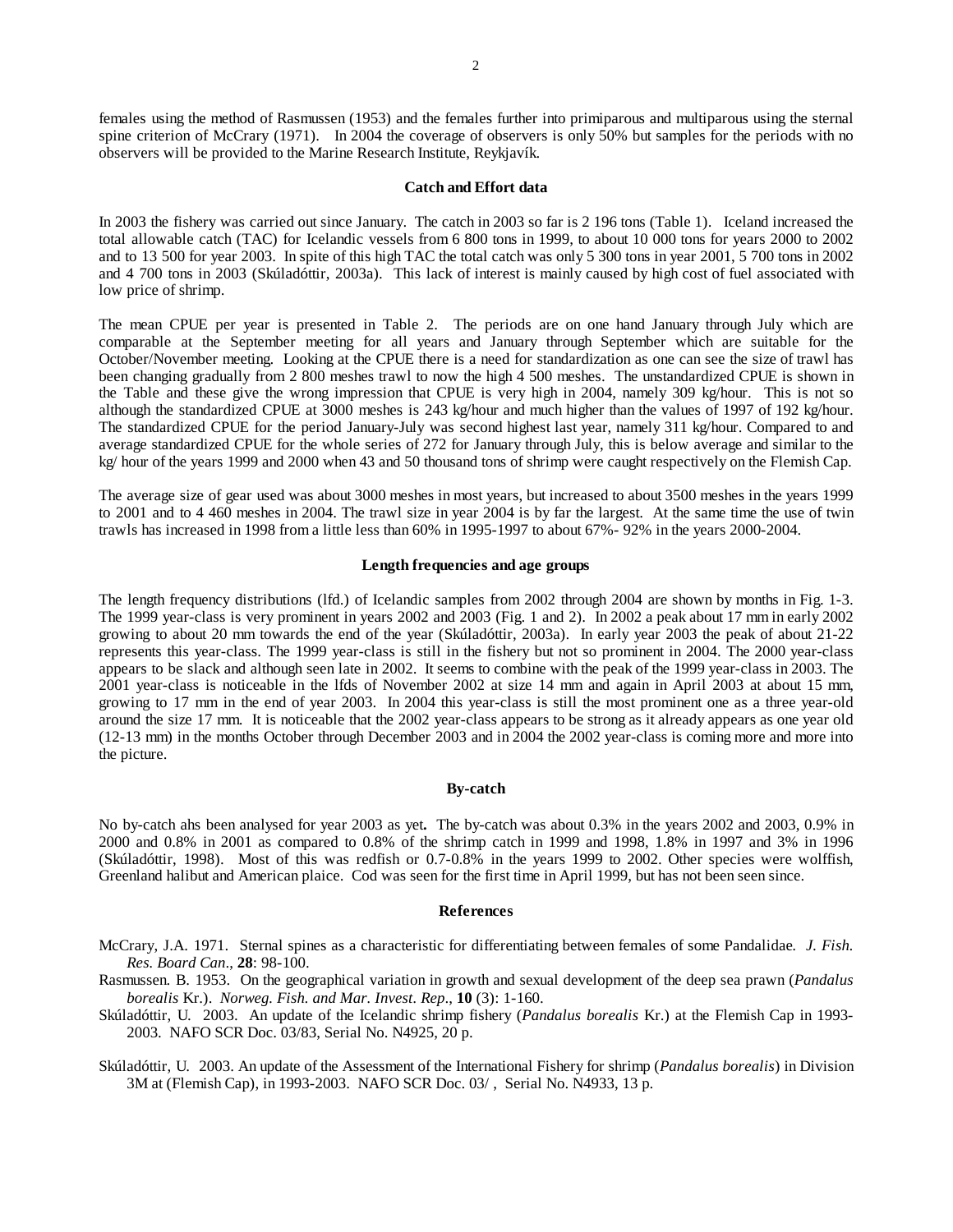|       | January - July                                                              |                                                                               |                                                                                       | August - December                                                                             |                                                               |                                                             |                                                                      |                                                                         | January - July |                                        |                                                    | August - December                        |                                                   |                                 |                                           |                                     |                                           |
|-------|-----------------------------------------------------------------------------|-------------------------------------------------------------------------------|---------------------------------------------------------------------------------------|-----------------------------------------------------------------------------------------------|---------------------------------------------------------------|-------------------------------------------------------------|----------------------------------------------------------------------|-------------------------------------------------------------------------|----------------|----------------------------------------|----------------------------------------------------|------------------------------------------|---------------------------------------------------|---------------------------------|-------------------------------------------|-------------------------------------|-------------------------------------------|
| Year  | Month                                                                       | <b>CPUE</b>                                                                   | Effort                                                                                | Catch                                                                                         | Month                                                         | CPUE                                                        | Effort                                                               | Catch                                                                   | Year           | Month                                  | CPUE                                               | Effort                                   | Catch                                             | Month                           | CPUE                                      | Effort                              | Catch                                     |
| 1993  | Jun<br>Jul<br>Subtotal                                                      | 380.2<br>342.4<br>365.7                                                       | 1767<br>1097<br>2864                                                                  | 671.8<br>375.6<br>1047.4                                                                      | Aug<br>Sep<br>Oct<br>Nov<br>Dec<br>Subtotal                   | 320.4<br>349.8<br>231.7<br>306.8<br>236.5<br>306.7          | 1334<br>1034<br>334<br>588<br>537<br>3827                            | 427.4<br>361.7<br>77.4<br>180.4<br>127.0<br>1173.9                      | 2001           | Jan<br>Feb<br>Mar<br>Apr<br>May<br>Jun | 285.9<br>299.9<br>303.6<br>239.6<br>271.1<br>282.9 | 538<br>1593<br>2174<br>45<br>917<br>2777 | 153.7<br>477.6<br>660.0<br>10.8<br>248.7<br>785.6 | Aug<br>Sep<br>Oct<br>Nov<br>Dec | 292.6<br>277.3<br>267.5<br>253.4<br>500.8 | 2094<br>1160<br>1563<br>1210<br>404 | 612.9<br>321.6<br>418.1<br>306.6<br>202.5 |
| 1994  | Total<br>Jan                                                                | 365.7<br>228.5                                                                | 2918<br>144                                                                           | 1067.0<br>32.9                                                                                | Total<br>Aug                                                  | 306.7<br>175.3                                              | 3834<br>1657                                                         | 1176.0<br>290.4                                                         |                | Jul<br>Subtotal<br>Total               | 296.5<br>292.1<br>292.1                            | 2992<br>11036<br>11036                   | 887.2<br>3223.6<br>3223.6                         | Subtotal<br>Total               | 289.5<br>289.5                            | 6431<br>7178                        | 1861.7<br>2077.8                          |
|       | Feb<br>Mar<br>Jun<br>Jul<br>Subtotal<br>Total                               | 371.8<br>295.5<br>256.4<br>212.9<br>248.6<br>248.6                            | 510<br>531<br>1297<br>2653<br>5135<br>6693                                            | 189.6<br>156.9<br>332.5<br>564.8<br>1276.7<br>1664.0                                          | Sep<br>Oct<br>Nov<br>Dec<br>Subtotal<br>Total                 | 126.9<br>125.4<br>115.5<br>75.0<br>154.2<br>154.2           | 476<br>492<br>181<br>8<br>2814<br>4123.7                             | 60.4<br>61.7<br>20.9<br>0.6<br>434<br>636                               | 2002           | Jan<br>Feb<br>Mar<br>Apr<br>May        | 292.6<br>343.4<br>264.6<br>305.7<br>330.8          | 372<br>705<br>1786<br>2056<br>2439       | 108.9<br>242.0<br>472.4<br>628.4<br>806.6         | Aug<br>Sep<br>Oct<br>Nov<br>Dec | 311.7<br>313.2<br>234.7<br>312.9<br>359.9 | 1739<br>1054<br>923<br>559<br>437   | 542.0<br>330.0<br>216.7<br>174.9<br>157.1 |
| 1995  | Feb<br>Mar<br>Apr                                                           | 280.0<br>246.8<br>149.9                                                       | 65<br>711<br>1487                                                                     | 18.2<br>175.5<br>222.9                                                                        | Aug<br>Sep<br>Oct                                             | 178.0<br>134.1<br>166.3                                     | 4869<br>2928<br>2088                                                 | 866.9<br>392.5<br>347.2                                                 |                | Jun<br>Jul<br>Subtotal<br>Total        | 346.0<br>444.6<br>330.6<br>330.6                   | 2113<br>1241<br>10710<br>10711           | 731.1<br>551.7<br>3541.1<br>3541.1                | Subtotal<br>Total               | 301.6<br>301.6                            | 4711<br>7296                        | 1420.7<br>2200.3                          |
|       | May<br>June<br>Jul<br>Subtotal<br>Total                                     | 260.1<br>248.9<br>249.5<br>241.5<br>241.5                                     | 2617<br>3733<br>6625<br>15238<br>16932                                                | 680.7<br>929.2<br>1653.0<br>3679.5<br>4088.5                                                  | Nov<br>Dec<br>Subtotal<br>Total                               | 144.4<br>174.5<br>161.6<br>161.6                            | 1074<br>740<br>11699<br>21868                                        | 155.1<br>129.1<br>1890.8<br>3534.4                                      | 2003           | Jan<br>Feb<br>Mar<br>Apr               | 384.5<br>422.1<br>559.3<br>349.5                   | 162<br>715<br>1323<br>2028               | 62.1<br>301.8<br>739.9<br>708.9                   | Aug<br>Sep<br>Okt<br>Nov        | 391.3<br>293.5<br>352.2<br>333.4          | 943<br>1610<br>941<br>727           | 369.0<br>472.4<br>331.6<br>242.4          |
| 1996  | Jan<br>Feb<br>Mar<br>Apr                                                    | 207.2<br>251.7<br>261.8<br>211.2                                              | 1755<br>1326<br>4604<br>10754                                                         | 363.7<br>333.7<br>1205.1<br>2271.2                                                            | Aug<br>Sep<br>Oct<br>Nov                                      | 165.4<br>167.1<br>129.7<br>137.9                            | 8156<br>8089<br>5482<br>1456                                         | 1349.4<br>1351.7<br>711.2<br>200.8                                      |                | May<br>Jun<br>Jul<br>Subtotal<br>Total | 293.5<br>317.1<br>371.1<br>375.5<br>375.5          | 1827<br>1211<br>1016<br>8282<br>8152     | 536.2<br>383.9<br>377.1<br>3110.0<br>3061.0       | Dec<br>Subtotal<br>Total        | 790.1<br>366.5<br>366.5                   | 310<br>4532<br>4459                 | 245.2<br>1660.6<br>1634.0                 |
|       | May<br>Jun<br>Jul<br>Subtotal<br>Total                                      | 189.1<br>202.5<br>235.9<br>214.2<br>214.2                                     | 12749<br>13933<br>11963<br>57084<br>64760                                             | 2410.2<br>2821.5<br>2821.5<br>12226.9<br>13871.0                                              | Dec<br>Subtotal<br>Total                                      | 158.1<br>155.9<br>155.9                                     | 253<br>23436<br>43689                                                | 40.0<br>3653.1<br>6810.0                                                | 2004           | Jan<br>Feb<br>Mar<br>Apr               | 338.3<br>293.3<br>263.7<br>220.3                   | 403<br>892<br>734<br>46                  | 136.2<br>261.5<br>193.6<br>10.1                   | Aug<br>Sep<br>Okt<br>Nov        | 448.2                                     | 267                                 | 119.7                                     |
| 1997  | Jan<br>Feb<br>Apr                                                           | 175.8<br>214.7<br>135.0                                                       | 413<br>621<br>514                                                                     | 72.6<br>133.3<br>69.4                                                                         | Aug<br>Sep<br>Oct                                             | 206.7<br>202.4<br>222.0                                     | 4252<br>3476<br>2519                                                 | 879.0<br>703.6<br>559.1                                                 |                | May<br>Jun<br>Jul<br>Subtotal          | 315.1<br>403.5<br>425.8<br>343.2                   | 1089<br>1015<br>967<br>5145              | 343.0<br>409.5<br>412.0<br>1765.8                 | Dec<br>Subtotal                 | 448.2                                     | 267                                 | 119.7                                     |
|       | May<br>Jun<br>Jul<br>Subtotal<br>Total                                      | 141.4<br>167.7<br>209.2<br>177.3<br>177.3                                     | 3736<br>5386<br>5802<br>16472<br>19478                                                | 528.2<br>903.2<br>1213.7<br>2920.4<br>3453.3                                                  | Nov<br>Dec<br>Subtotal<br>Total                               | 192.5<br>176.9<br>206.4<br>206.4                            | 1039<br>429<br>11715<br>14681                                        | 200.0<br>75.9<br>2417.6<br>3029.6                                       |                | Total                                  | 343.2                                              | 5145                                     | 1765.8                                            | Total                           | 448.2                                     | 960                                 | 430.2                                     |
| 1998  | Feb<br>Mar<br>Apr<br>May<br>Jun<br>Jul<br>Subtotal                          | 217.2<br>206.8<br>229.5<br>261.4<br>330.7<br>285.3<br>282.1                   | 297<br>812<br>880<br>2820<br>3537<br>4117<br>12463                                    | 64.5<br>167.9<br>202.0<br>737.2<br>1169.7<br>1174.7<br>3516.0                                 | Aug<br>Sep<br>Oct<br>Nov<br>Dec<br>Subtotal                   | 256.4<br>184.5<br>196.3<br>204.6<br>222.5<br>207.8          | 3184<br>5028<br>3612<br>1761<br>644<br>14229                         | 816.3<br>927.5<br>708.9<br>360.3<br>143.3<br>2956.3<br>3001.5           |                |                                        |                                                    |                                          |                                                   |                                 |                                           |                                     |                                           |
| 1999  | Total<br>Feb<br>Mar<br>Apr<br>May<br>Jun<br>Jul<br>Subtotal                 | 282.1<br>350.5<br>289.4<br>253.0<br>249.5<br>285.8<br>280.4<br>271.5          | 12657<br>382<br>1851<br>3483<br>5941<br>5993<br>5224<br>22874                         | 3570.8<br>133.9<br>535.7<br>881.2<br>1482.3<br>1712.7<br>1464.6<br>6210.4                     | Total<br>Aug<br>Sep<br>Oct<br>Nov<br>Dec<br>Subtotal          | 207.8<br>250.8<br>235.5<br>255.6<br>256.2<br>230.6<br>249.0 | 14447<br>3642<br>1371<br>2150<br>2173<br>989<br>10325                | 913.4<br>322.9<br>549.6<br>556.8<br>228.1<br>2570.8                     |                |                                        |                                                    |                                          |                                                   |                                 |                                           |                                     |                                           |
| 2000* | Total<br>Jan<br>Feb<br>Mar<br>Apr<br>May<br>Jun<br>Jul<br>Subtotal<br>Total | 271.5<br>263.8<br>280.5<br>306.3<br>280.7<br>231.9<br>304.3<br>250.1<br>272.7 | 24009<br>1050<br>2206<br>3297<br>4378<br>4943<br>3679<br>3064<br>22618<br>272.7 22618 | 6518.6<br>277.0<br>618.8<br>1009.8<br>1229.0<br>1146.6<br>1119.6<br>766.4<br>6167.2<br>6167.2 | Total<br>Aug<br>Sep<br>Oct<br>Nov<br>Dec<br>Subtotal<br>Total | 249.0<br>244.9<br>239.0<br>274.8<br>256.1<br>267.5<br>254.1 | 10837<br>2357<br>2134<br>1787<br>2984<br>798<br>10060<br>254.1 11051 | 2698.4<br>577.1<br>510.2<br>491.1<br>764.3<br>213.5<br>2556.2<br>2807.8 |                |                                        |                                                    |                                          |                                                   |                                 |                                           |                                     |                                           |

Table 1. Catch (tons) effort (trawling hours \*1.9 when double trawl) and unstandardized CPUE (kg/hr) of Icelandic vessels at Flemish Cap.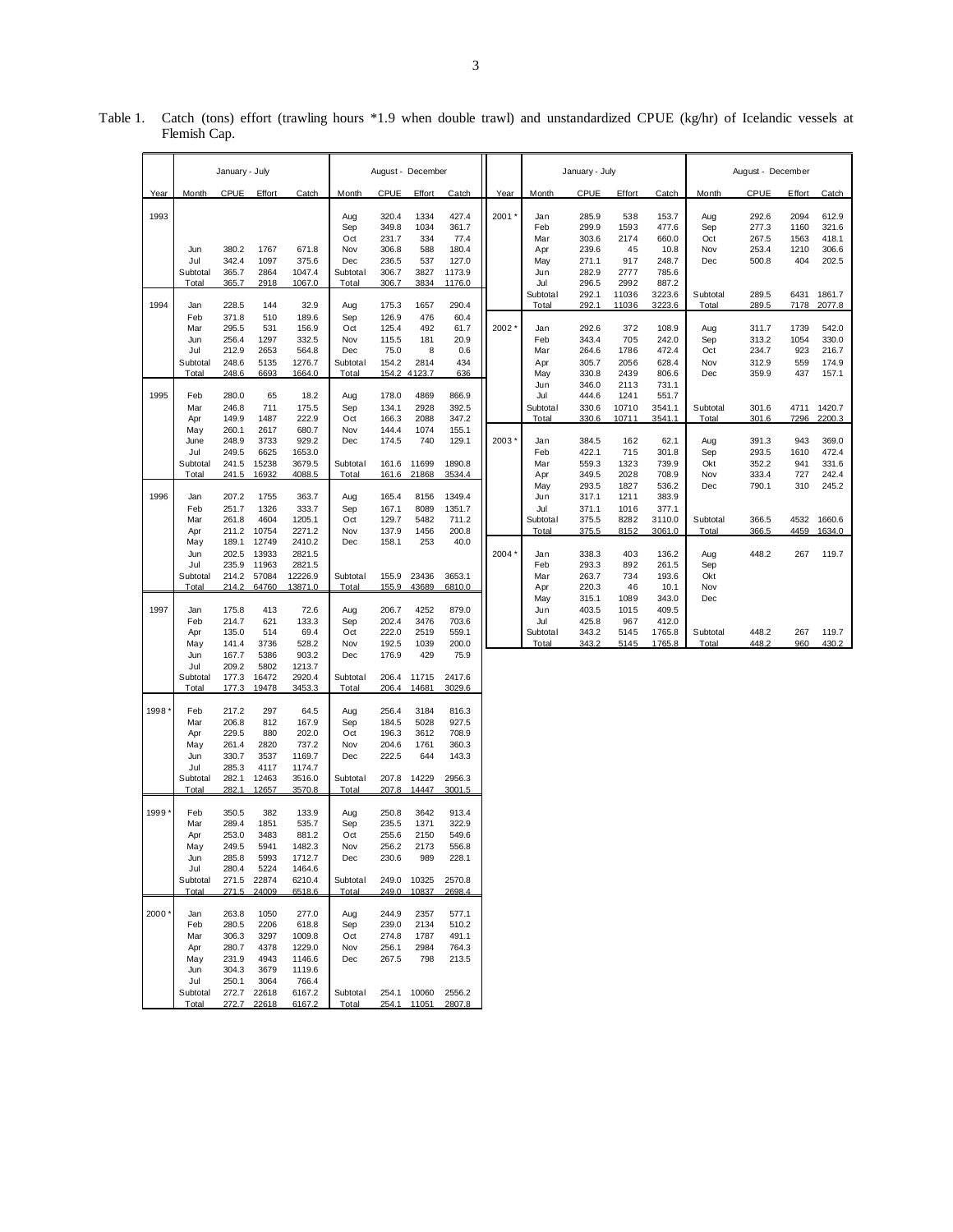| Year         | Nominal Catch<br>Tons | % of catch | No. of meshes<br>Januarv-July | Twin trawls Mean trawl size Unstandardized CPUE at size<br>CPUE<br>January-July | 3000 trawl<br>January-July | Mean trawl size<br>No. of meshes<br>January-Sept | Unstandardized<br>CPUE<br>January-Sept | <b>CPUE at size</b><br>3000 trawl<br>January-Sept. |
|--------------|-----------------------|------------|-------------------------------|---------------------------------------------------------------------------------|----------------------------|--------------------------------------------------|----------------------------------------|----------------------------------------------------|
| 1993         |                       |            | 3063                          | 373                                                                             | 363                        |                                                  |                                        | 344                                                |
|              | 2 2 4 3               | 43.4       |                               |                                                                                 |                            | 3102                                             | 356                                    |                                                    |
| 1994         | 2 300                 | 54.4       | 2994                          | 238                                                                             | 240                        | 2951                                             | 216                                    | 219                                                |
| 1995         | 7623                  | 38.2       | 2779                          | 254                                                                             | 283                        | 2733                                             | 228                                    | 251                                                |
| 1996         | 20681                 | 42.9       | 2803                          | 206                                                                             | 218                        | 2813                                             | 198                                    | 211                                                |
| 1997         | 6483                  | 53.4       | 2780                          | 188                                                                             | 192                        | 2921                                             | 198                                    | 203                                                |
| 1998         | 6572                  | 74.8       | 3016                          | 288                                                                             | 294                        | 2974                                             | 264                                    | 266                                                |
| 1999         | 9217                  | 70.6       | 3441                          | 280                                                                             | 252                        | 3402                                             | 276                                    | 243                                                |
| 2000         | 8978                  | 81.4       | 3528                          | 287                                                                             | 245                        | 3528                                             | 282                                    | 240                                                |
| 2001         | 5301                  | 63.0       | 3571                          | 328                                                                             | 290                        | 3518                                             | 325                                    | 289                                                |
| 2002         | 5741                  | 73.6       | 3713                          | 370                                                                             | 305                        | 3713                                             | 363                                    | 294                                                |
| 2003         | 4695                  | 87.6       | 4189                          | 376                                                                             | 311                        | 4001                                             | 365                                    | 296                                                |
| 2004         | 2196                  | 91.8       | 4460                          | 309                                                                             | 243                        |                                                  |                                        |                                                    |
| Mean 93-2003 | 8366                  | 62         | 3261                          | 290                                                                             | 272                        | 3241                                             | 279                                    | 260                                                |

Table 2. Nominal catch for the whole year and some averages calculated from the Icelandic logbooks to show trends in CPUEs and size of trawl. In calculations of CPUE the effort of twin trawls is multiplied by 1.9.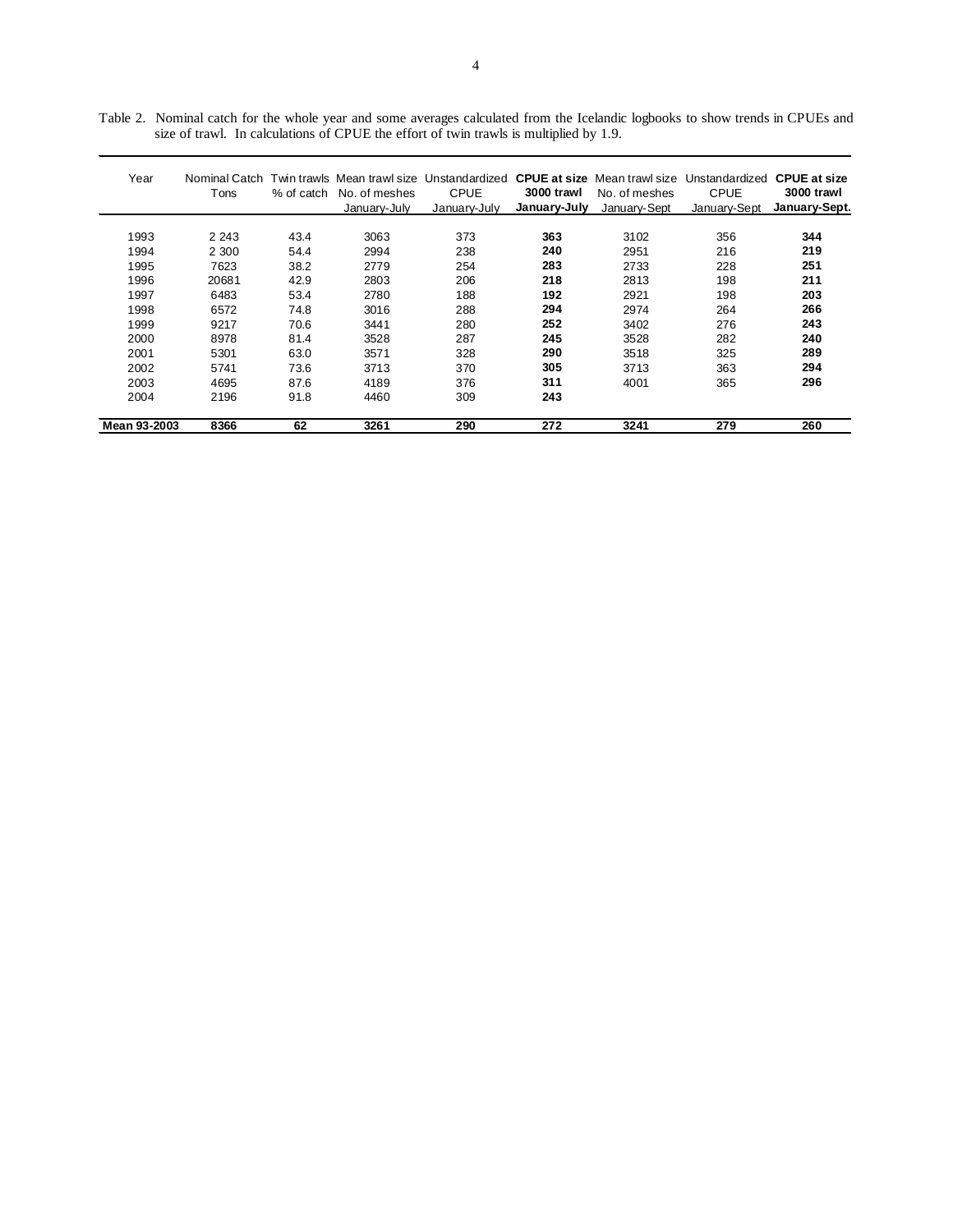

Fig. 1. The length frequency distribution of northern shrimp at Flemish Cap by months in 2002.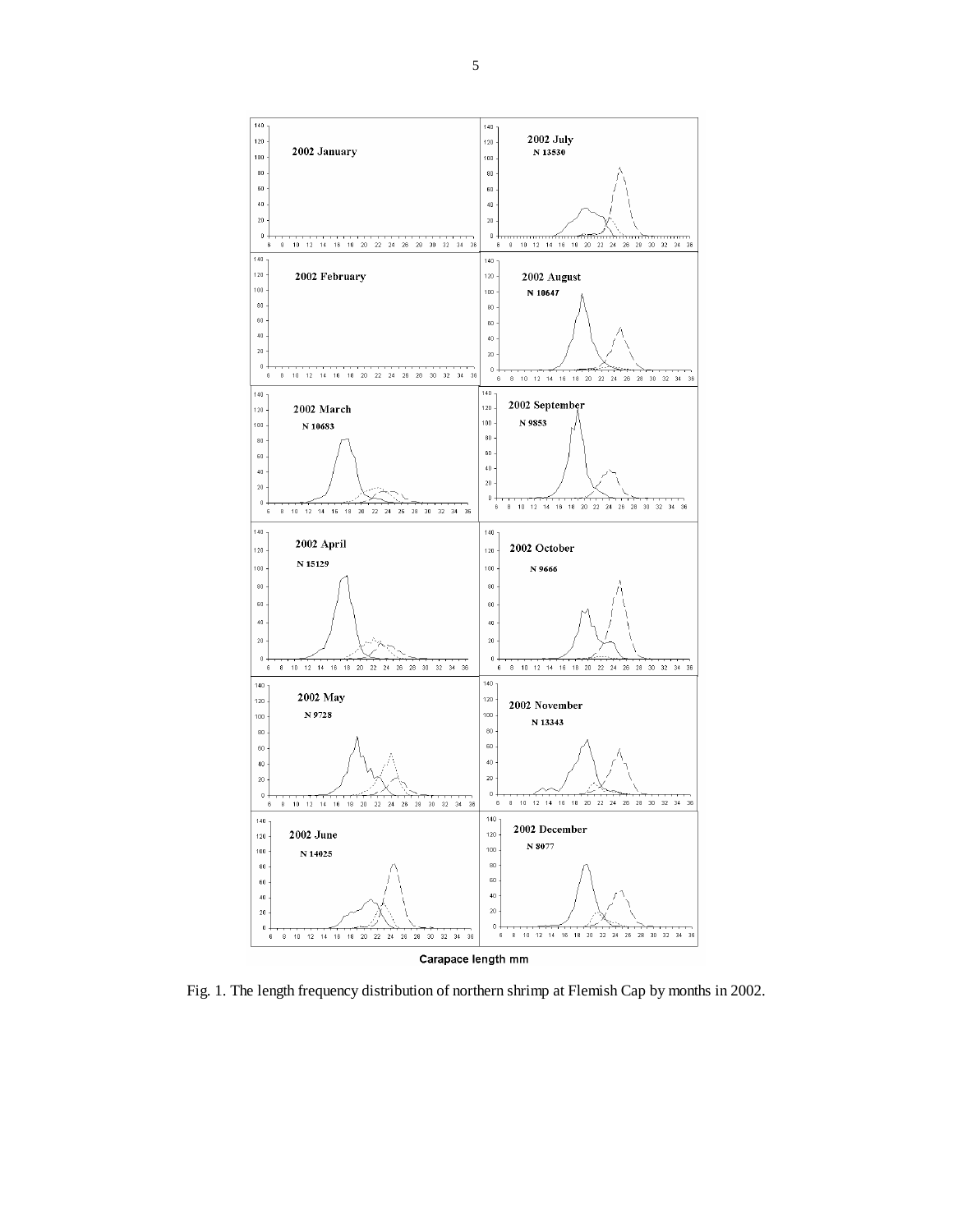

Fig. 2. The length frequency distribution of northern shrimp at Flemish Cap by months in 2003.